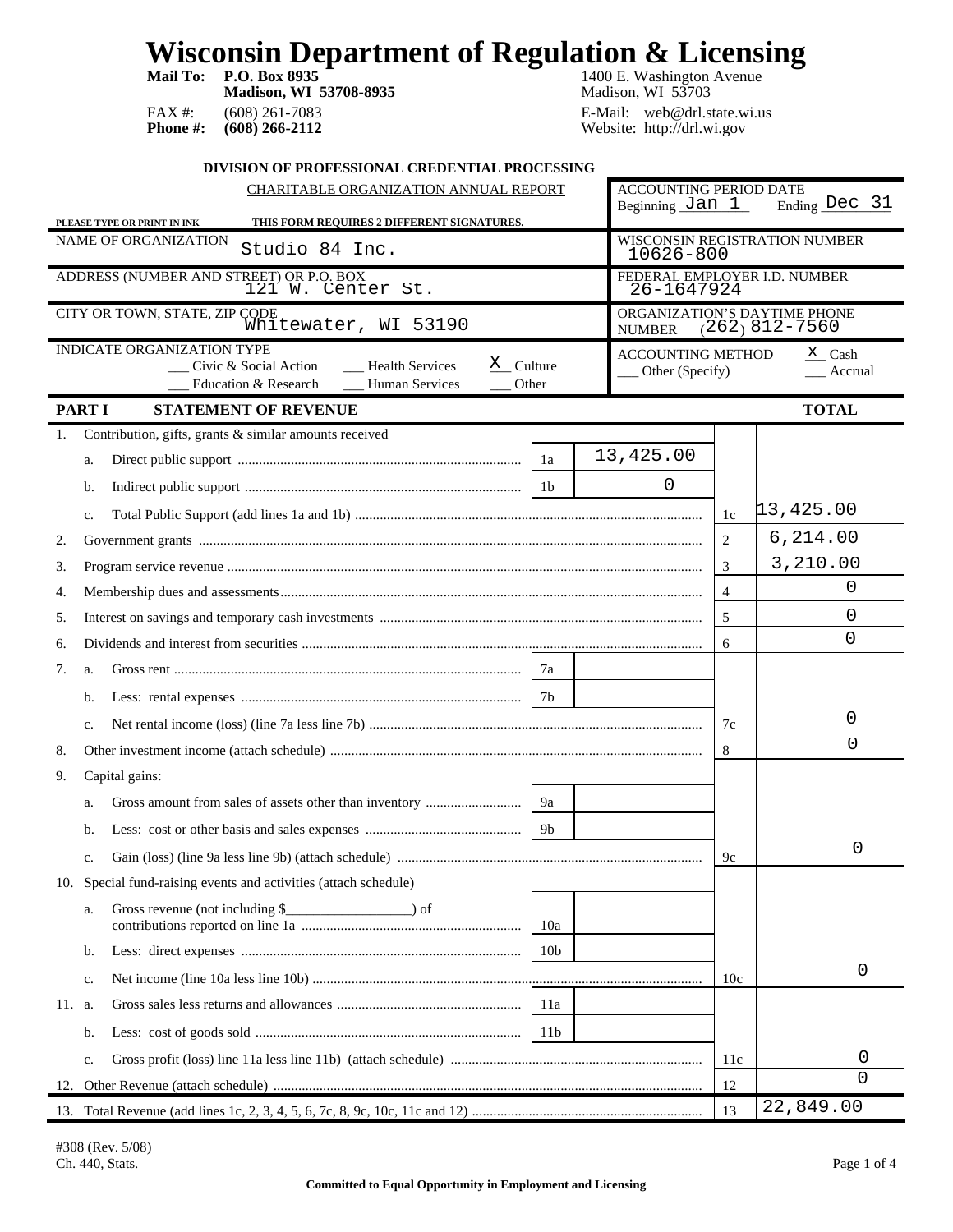| <b>PART II</b> | STATEMENT OF FUNCTIONAL EXPENSES<br>Do not include amounts reported on<br>7b, 9b, 10b or 11b |                   | (A)<br><b>Total</b>       | (b)<br>Program<br><b>Services</b> | (c)<br><b>Management</b><br>& General | (d)<br><b>Fund-raising</b> |
|----------------|----------------------------------------------------------------------------------------------|-------------------|---------------------------|-----------------------------------|---------------------------------------|----------------------------|
| 14.            | Grants and allocations                                                                       | (attach schedule) | 0                         |                                   | /////////////<br>/////////////        | 11111111<br>/////////////  |
| 15.            | Specific assistant to individual                                                             | (attach schedule) | 0                         |                                   | /////////////                         |                            |
| 16a.           | Benefits paid to or for members                                                              | (attach schedule) | 0                         |                                   | ' / / / / / / / / / / /               | /////////                  |
|                | 16b. Payments to affiliates                                                                  | (attach schedule) | 0                         | 1111111111<br>1111111111          | ////////////<br>/////////////         | 11111111<br>////////////   |
| 17.            |                                                                                              |                   | 0                         |                                   |                                       |                            |
| 18.            |                                                                                              |                   | 0                         |                                   |                                       |                            |
| 19.            |                                                                                              |                   | 0                         |                                   |                                       |                            |
| 20.            |                                                                                              |                   | 0                         |                                   |                                       |                            |
| 21.            |                                                                                              |                   | 0                         |                                   |                                       |                            |
| 22.            |                                                                                              |                   | 0                         | 1111111111<br>1111111111          | 1111111111111<br>1111111111111        |                            |
| 23.            |                                                                                              |                   | 0                         |                                   |                                       |                            |
| 24.            |                                                                                              |                   | 0                         |                                   |                                       |                            |
| 25.            |                                                                                              |                   | 3,542.00                  | 2,766.00                          | 597.00                                | 179.00                     |
| 26.            |                                                                                              |                   | 185.00                    | 92.00                             | 92.00                                 | .00                        |
| 27.            |                                                                                              |                   | 252.00                    | 63.00                             | 50.00                                 | 139.00                     |
| 28.            |                                                                                              |                   |                           | 16,623.00 12,467.00               | 4,156.00                              | .00                        |
| 29.            |                                                                                              |                   | 0                         |                                   |                                       |                            |
| 30.            |                                                                                              |                   | 397.00                    | 200.00                            | 197.00                                | .00                        |
| 31.            |                                                                                              |                   | 0                         |                                   |                                       |                            |
| 32.            |                                                                                              |                   | 0                         |                                   |                                       |                            |
| 33.            |                                                                                              |                   | 0                         |                                   |                                       |                            |
| 34.            | Depreciation, depletion, etc.                                                                | (attach schedule) | 0                         |                                   |                                       |                            |
| 35.            |                                                                                              |                   |                           |                                   |                                       |                            |
|                |                                                                                              |                   | 109.00                    | $\Omega$                          | 109.00                                | $\mathbf 0$                |
|                | Insurance<br>$\mathbf{b}$ .                                                                  | $\cdots$          | 661.00                    | 0                                 | 661.00                                | 0                          |
|                |                                                                                              |                   | 2,216.00                  | 2,216.00                          | 0                                     | 0                          |
|                | d.                                                                                           |                   |                           |                                   |                                       |                            |
|                |                                                                                              |                   |                           |                                   |                                       |                            |
|                | $f.$ $\qquad \qquad \ldots$                                                                  |                   |                           |                                   |                                       |                            |
|                | 36a. Total Functional Expenses<br>(add lines 14 through 35)                                  |                   | 23,985.00                 | 17,804.00                         | 5,863.00                              | 318.00                     |
|                |                                                                                              |                   | EXCESS OR DEFICIT REVENUE |                                   |                                       |                            |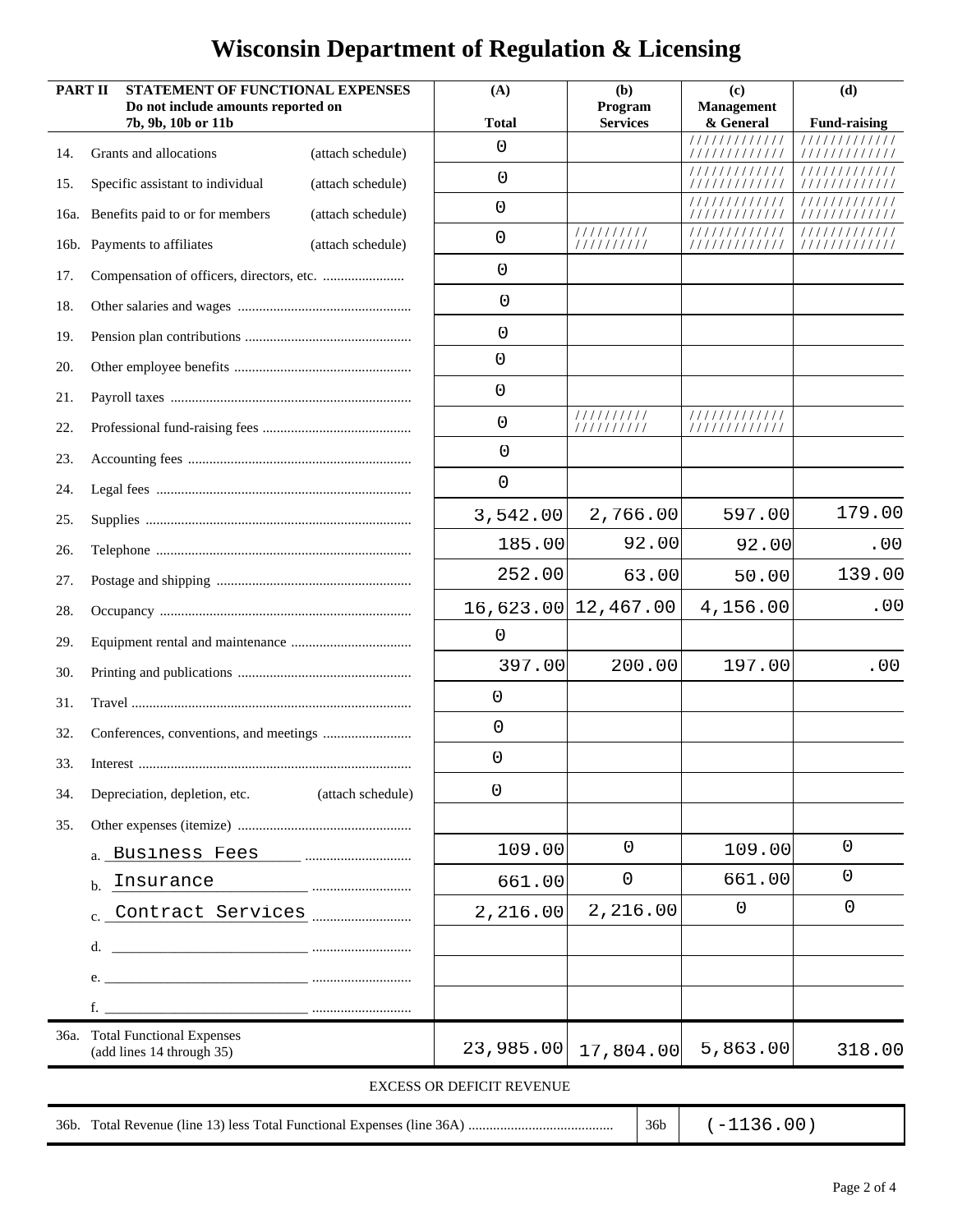| PART III                                                                              | <b>BALANCE SHEETS</b><br>Note: Where required, attach schedules.                           |                 | Beginning<br>of Year |                                               |                        | End of Year          |
|---------------------------------------------------------------------------------------|--------------------------------------------------------------------------------------------|-----------------|----------------------|-----------------------------------------------|------------------------|----------------------|
| 37.                                                                                   | <b>ASSETS</b>                                                                              |                 | 2,636.00             |                                               | 37                     | 1,248.00             |
| 38.                                                                                   |                                                                                            |                 | 0                    |                                               | 38                     | 0                    |
| 39.                                                                                   |                                                                                            | 39a             |                      |                                               |                        |                      |
|                                                                                       | b. Less: allowance for doubtful accounts                                                   | 39 <sub>b</sub> |                      | 0                                             | 39c                    | 0                    |
| 40.                                                                                   |                                                                                            | 40a             |                      | 0                                             |                        | 0                    |
|                                                                                       | b. Less: allowance for doubtful accounts                                                   | 40b             |                      |                                               | 40c                    |                      |
| 41.                                                                                   |                                                                                            |                 |                      | 0                                             | 41                     | 0                    |
| 42.                                                                                   | Receivables due from officers, directors, trustees                                         |                 |                      | 0                                             | 42                     | 0                    |
| 43.                                                                                   |                                                                                            | 43a             |                      |                                               |                        |                      |
|                                                                                       |                                                                                            | 43 <sub>b</sub> |                      | 0                                             | 43c                    | 0                    |
| 44.                                                                                   |                                                                                            |                 |                      | $\Omega$                                      | 44                     | 0                    |
| 45.                                                                                   |                                                                                            |                 |                      | 0                                             | 45                     | 0                    |
| 46.                                                                                   |                                                                                            |                 |                      | 0                                             | 46                     | 0                    |
| 47.                                                                                   | a. Investments--land, bldgs & equip: basis                                                 | 47a             |                      |                                               |                        |                      |
|                                                                                       | Less: accumulated depreciation (attach sched)<br>b.                                        | 47b             |                      | 0                                             | 47c                    | 0                    |
| 48.                                                                                   |                                                                                            |                 |                      | 0                                             | 48                     | 0                    |
| 49.                                                                                   | a. Land, buildings and equipment: basis                                                    | 49a             |                      | 0                                             |                        | 0                    |
|                                                                                       | b. Less: accumulated depreciation (attach sched)                                           | 49b             |                      |                                               | 49c<br>50              |                      |
| 51a.                                                                                  | Other assets (describe: Security deposit.<br>50.<br>Total assets (add lines 37 through 50) |                 |                      | 1,000.00<br>3,636.00                          |                        | 1,000.00<br>2,248.00 |
|                                                                                       | 51b. Other changes in net assets                                                           |                 | ////////////////     |                                               | 51a<br>51 <sub>b</sub> |                      |
|                                                                                       |                                                                                            |                 | ///////////////      |                                               |                        |                      |
|                                                                                       | <b>LIABILITIES</b>                                                                         |                 |                      |                                               |                        | 0                    |
| 52.                                                                                   |                                                                                            |                 | 0                    |                                               | 52                     |                      |
| 53.                                                                                   |                                                                                            |                 | 0                    |                                               | 53                     | 0                    |
| 54.                                                                                   |                                                                                            |                 |                      | 0                                             |                        | 0                    |
| 55.                                                                                   | Loans from officers, directors, trustees, and key                                          |                 |                      | 0                                             |                        | 0                    |
| 56.                                                                                   |                                                                                            |                 |                      | 0                                             | 56                     | 0                    |
| 57.                                                                                   |                                                                                            |                 |                      | 0                                             | 57                     | $\mathbf 0$          |
| 58.                                                                                   | Total liabilities (add lines 52 through 57)                                                |                 |                      | 0                                             | 58                     | 0                    |
| 59.                                                                                   | Net Worth:<br>Total assets (line 51) minus Total liabilities (line 58)                     |                 |                      | 3,636.00                                      | 59                     | 2,248.00             |
|                                                                                       | PLEASE TYPE OR PRINT IN INK                                                                |                 |                      |                                               |                        |                      |
| NAME OF INDIVIDUAL TO CONTACT REGARDING INFORMATION ON THIS FORM<br>Deborah Blackwell |                                                                                            |                 |                      | DAYTIME TELEPHONE NUMBER<br>$(262)812 - 7560$ |                        |                      |
| ADDRESS (NUMBER AND STREET)<br>121 W. Center St.                                      |                                                                                            |                 |                      |                                               |                        |                      |
|                                                                                       | CITY OR TOWN, STATE, ZIP CODE<br>Whitewater, WI                                            |                 |                      |                                               |                        |                      |